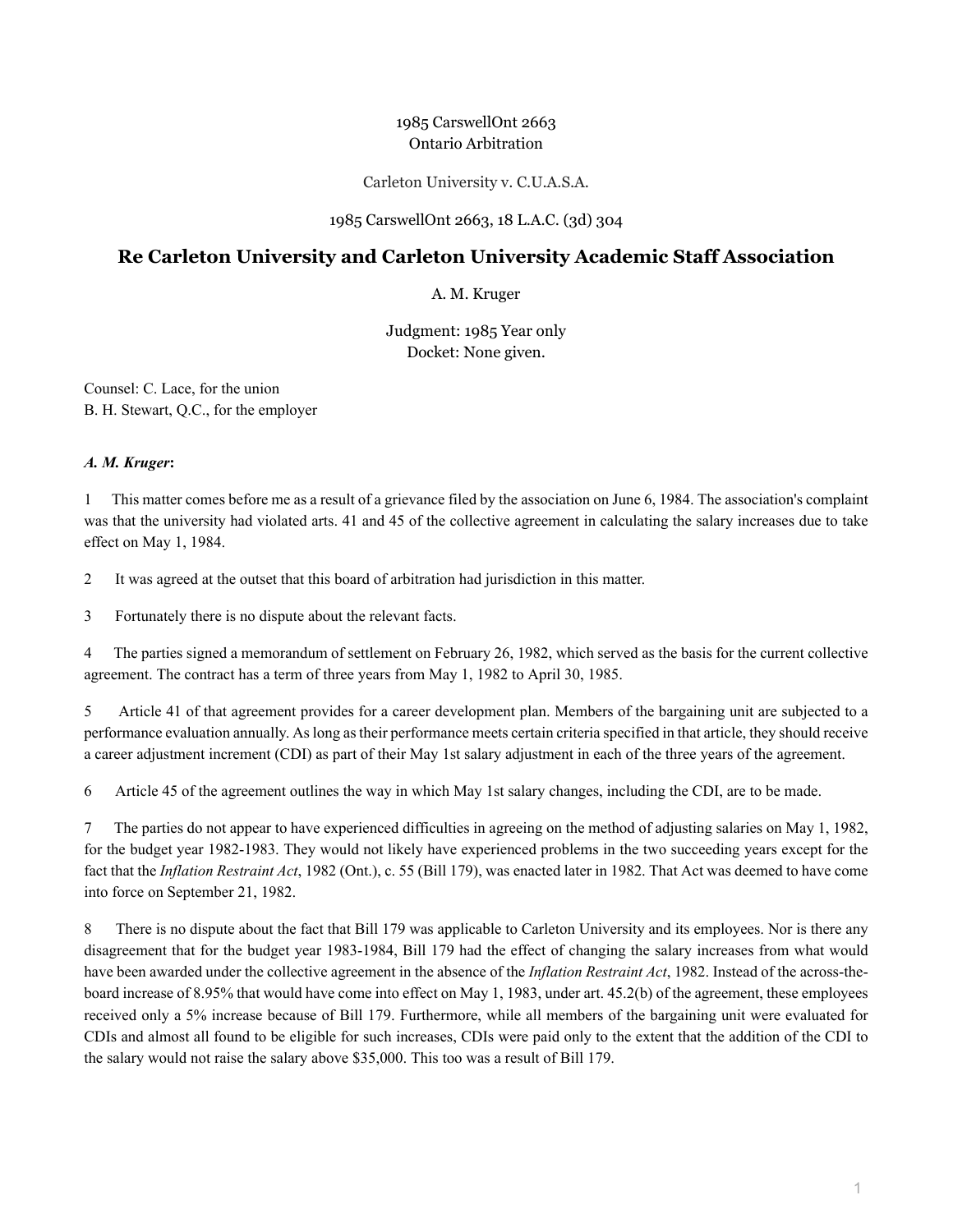9 The association, on July 27, 1983, wrote the Inflation Restraint Board requesting approval for payment of CDIs for 1983-1984 to all members of the bargaining unit who had been favourably evaluated. Section 12(5) of Bill 179 provided for increases above 5% even for those earnings over \$35,000 "as a result of the proper promotion ...".

10 The Inflation Restraint Board denied the association's request, in a decision issued on August 3, 1983. The board concluded that progression through the career development plan did not constitute promotion. The decision concluded by stating:

Accordingly, the payments fall within the scope of those described by cls.  $12(5)(a)$  to (e) and, consequently, the board advises the parties that the subject payments may not be made to employees earning in excess of \$35,000 per year.

11 The parties agree that the "control year" for these employees under Bill 179 covered the period from May 1, 1983 to April 30, 1984. Salaries in the third year of the collective agreement, for the period May 1, 1984 to April 30, 1985, were to be calculated according to the collective agreement. However, there was a difference of opinion concerning what impact, if any, Bill 179 had on salaries during the current budget year.

12 Before proceeding further to explain the position of the parties on this matter, it would be helpful to reproduce here the relevant provision of art. 45 of the collective agreement which states that:

45.1 The nominal salary of each continuing employee during the period May 1st, 1982, to April 30th, 1983, May 1st, 1983 to April 30th, 1984, and during the period May 1st, 1984, to April 30th, 1985, shall be composed of the following:

(a) the nominal salary as of April 30th of the previous year of employment as modified by any increases as provided for under Article 45.2, plus

(b) the career development increasement for the current year, unless denied, as provided for under Article 41, plus

(c) any adjustment made to nominal salary as a result of the operation of Article 44 (Salary Rationalisation).

45.2 (a) The nominal salary as of April 30th, 1982, of each continuing employee shall be increased by 12.5%.

(b) The nominal salary as of April 30th, 1983, of each continuing employee shall be increased by the average increase in CPI for Ottawa for the twelve months preceding January 1, 1983 less 1.0%.

(c) The nominal salary as of April 30th, 1984 of each continuing employee shall be increased by the average increase in CPI for Ottawa for the twelve months preceding January 1, 1984 less 1.0%.

13 When the time came to fix 1984-1985 salaries under art. 45, the association took the position that the "nominal salary" on April 30, 1983, was not the actual salary paid to employees on that date but, rather, the salary that would have been paid under the agreement in the absence of Bill 179. This would have meant that the base salary on which the 1984-1985 increase was calculated would exceed the actual salary for all employees by 3.95% (the difference between the 8.95% that would have been paid on May 1, 1983, under art. 45.2 and the 5% that was paid under Bill 179) plus the CDIs that would have been paid to eligible staff in the absence of Bill 179.

14 The association did *not* seek to recover salary increases rolled back by Bill 179 during 1983-1984. What it sought was to have the 1984-1985 salaries calculated as they would have been had Bill 179 not been enacted.

15 For whatever reason, the parties chose to treat their disagreement over this matter as two separate grievances. One of these involved the issue of whether the April 30, 1984 nominal salary was the April 30, 1983 nominal salary raised by 5% or by 8.95%. That matter proceeded to arbitration. On December 20, 1984, Mr. M. Teplitsky, sole arbitrator, found in favour of the university's position, namely, that s. 12(1) of Bill 179 had the effect of changing the nominal salary as of April 30, 1984, from the level it would have reached under the collective agreement in the absence of Bill 179.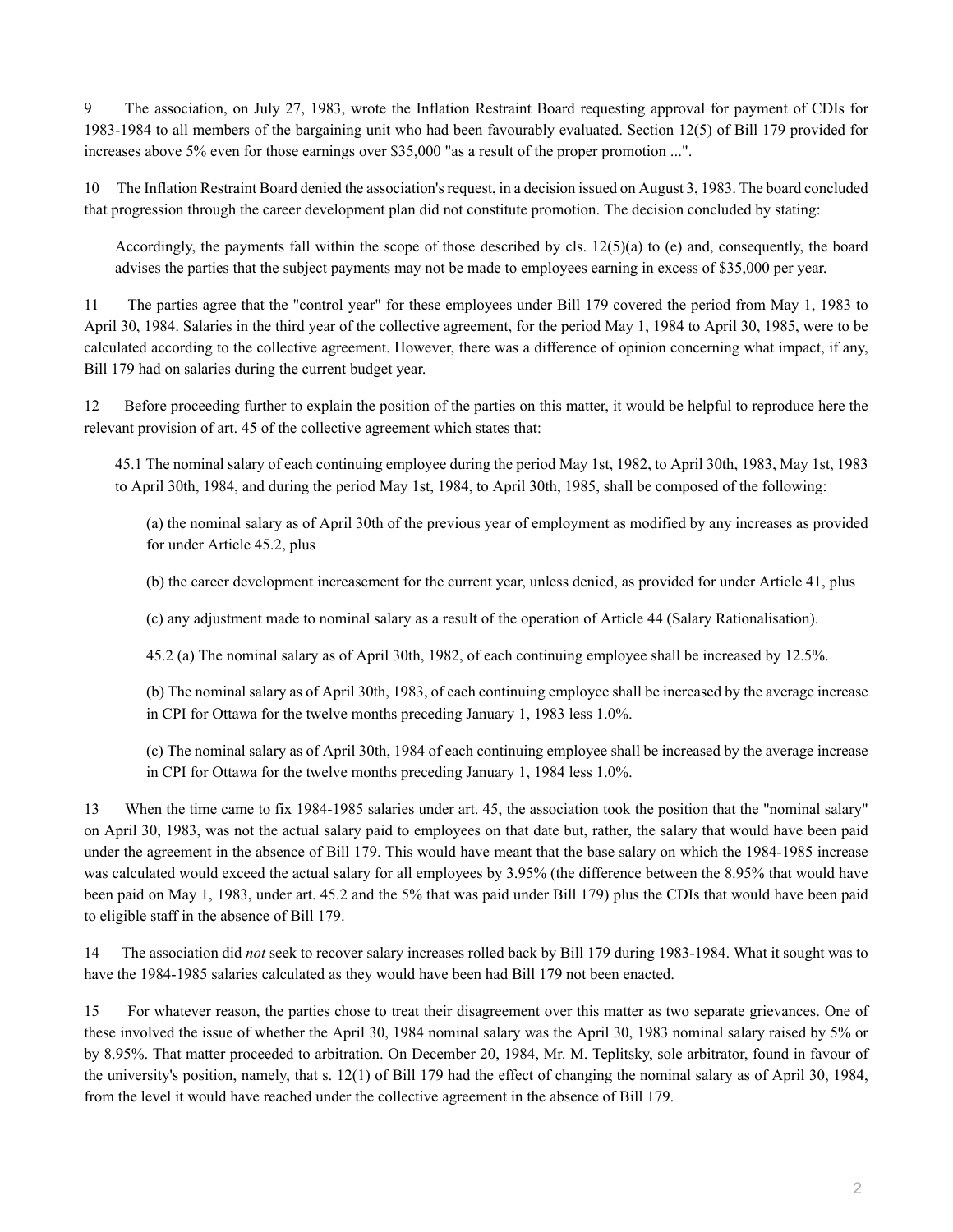16 The matter before me involves the question of whether those assessed as eligible for CDIs during 1983-1984 should have the CDIs, whether actually paid or not, included in the nominal salary on which 1984-1985 increases would be calculated under art. 45 of the collective agreement.

17 To complicate matters further, the university paid CDIs in 1983-1984 to those favourably assessed for them and as long as this payment did not raise the employee's salary above \$35,000. When the university calculated 1984-1985 increases, those employees who received part or all of their CDIs in 1983-1984 had these payments included in the nominal salaries on which 1984-1985 were calculated. However, at the hearing on this matter, counsel for the university took the position that, under Bill 179, no CDIs should have been paid in 1983-1984, even to those earning below \$35,000 without the CDI. Since no CDIs should have been paid in 1983-1984, he argued that none should have been included in the nominal salaries on which 1984-1985 increases were calculated.

18 The university developed an alternative argument should I find that those who received CDIs in 1983-1984 were properly paid under both Bill 179 and the collective agreement. More will be said about this later.

#### **The association's case**

19 Counsel for the association directed this board's attention to the definition of "nominal salary" to be found on p. 10 of the current agreement. It reads as follows:

22. *Nominal Salary* designates for any given period the gross salary to which an employee is entitled if engaged in fulltime service at Carleton University excluding any stipends and/or payments for overload teaching but including career development increments.

20 There is no dispute between the parties that the nominal salary defined in this way may differ from the actual salary received by an individual for a number of reasons. The individual may be in receipt of a stipend or of payment for overload teaching which are excluded from nominal salary under this definition. In the case of professors on sabbatical or unpaid leave or reduced time, actual salary will be less than nominal salary.

21 The definition of "nominal salary" explicitly includes the CDIs. In the opinion of the association, the fact that some professors did not receive CDIs in 1983-1984 because of Bill 179, affected their actual salaries but not their nominal April 30, 1983 salaries. The April 30, 1983 nominal salary set by the terms of the collective agreement, art. 45, included the CDIs that should have been paid under that agreement had Bill 179 not intervened. All Bill 179 did was to alter actual salaries paid. In the association's view it did not alter the need to include the CDIs in nominal salaries. As indicated earlier, the collective agreement contemplated the possibility of nominal salaries being different from actual salaries and that is the only impact of Bill 179.

22 As for the Teplitsky award, the association directed our attention to a crucial difference in the wording of s. 12(1) and (5) of Bill 179. It is worth citing these provisions in full:

12(1) Notwithstanding any other Act, every compensation plan to which this Part applies shall be deemed to include a provision to the effect that compensation rates in effect under the plan on the first to occur of either,

(a) the day that, but for section 11, the plan would expire; or

(b) the day immediately preceding the plan's anniversary date referred to in clause 11(*b*),

shall be increased for the twelve-month period immediately following the day determined in accordance with clauses (*a*) and (*b*),

(c) in the case of a compensation plan included in a collective agreement, by 5 per cent; and

(d) in any other case, by not more than 5 per cent.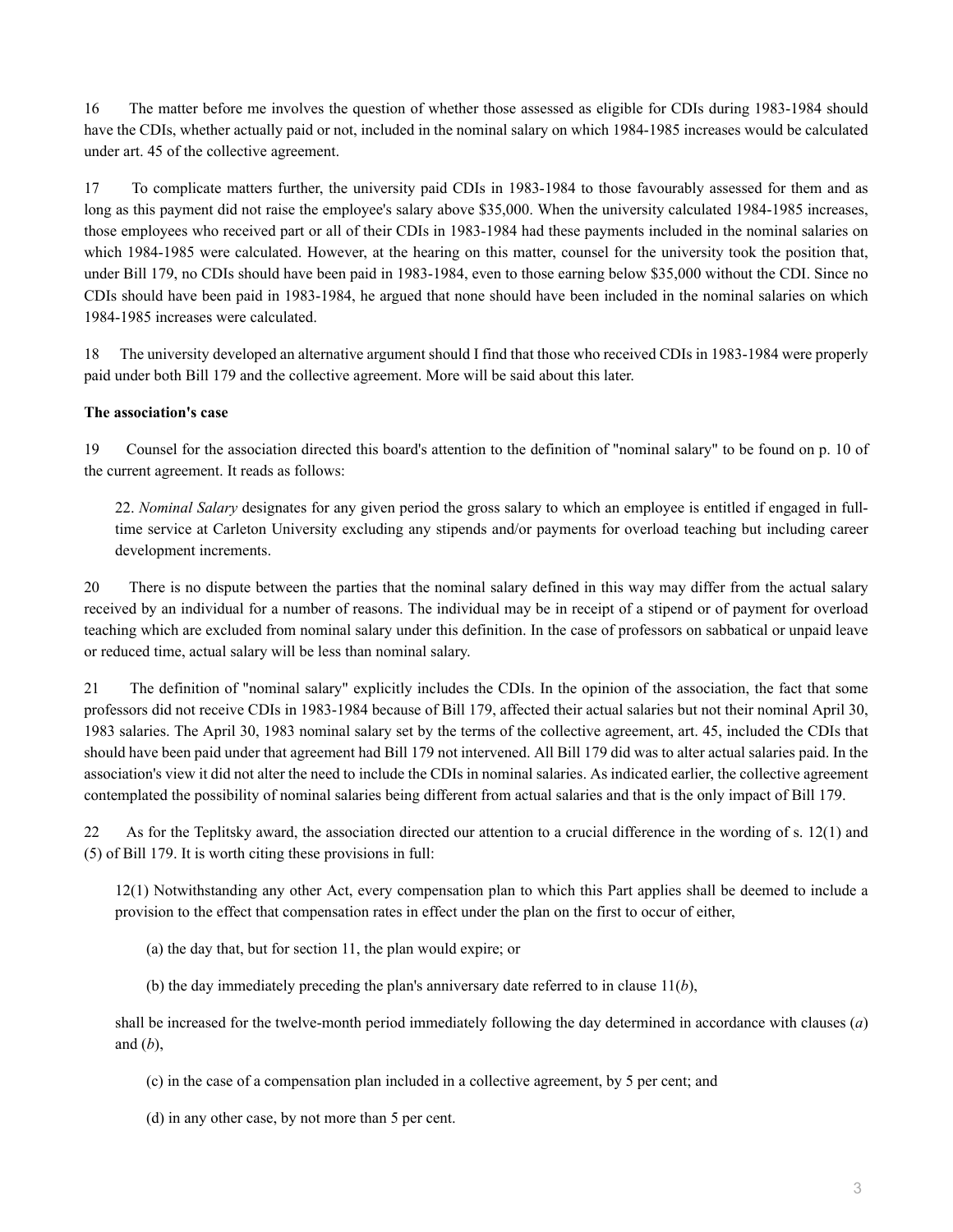. . . . .

(5) During the period commencing with the 21st day of September, 1982 and ending with the expiry of the twelve-month period referred to in subsection (1), no increase in compensation, for or in recognizing of,

(a) meritorious or satisfactory work performance;

- (b) the completion of a specified period of work experience;
- (c) the successful completion of a program or course of professional or technical education;
- (d) regularly scheduled increments in remuneration; or
- (e) length of time in employment,

may be paid to or received by a person who is a member of a compensation plan to which this Part applies to the extent that such increase would, at the time the person becomes entitled to it, increase his or her annual compensation above \$35,000, but nothing in this subsection prevents increases in compensation as a result of the proper promotion of a person to a different or more responsible position, the compensation plan for which was established,

- (f) before the 21st day of September, 1982; or
- (g) with the approval of the Board; or
- (h) after the usual and proper evaluation of the compensation applicable to that position.

23 Counsel for the association asked me to take special note of the words "shall be deemed to include a provision ..." which appear in s.  $12(1)$  but which are about from s.  $12(5)$ . It was because of these words in s.  $12(1)$  that Mr. Teplitsky found that Bill 179 amended the collective agreement in a way that affected both the actual and the nominal salaries of members of the bargaining unit as of April 30, 1984.

24 The matter before me arises from a difference of opinion of the impact of s. 12(5) of Bill 179. Since that provision did not amend the collective agreement, its impact was limited to actual salaries in the control year and it had no impact on the nominal salary for April 30, 1984, which was determined solely by art. 45 of the agreement.

25 Counsel for the association argued that it was a principle of statutory interpretation that an Act be construed so as to leave intact any pre-existing rights of those affected, unless those rights were specifically altered by the Act in question. Bill 179 did amend collective agreements under s. 12(1). Section 12(5) did not amend collective agreements and, therefore, it should not be construed so as to take away the association's rights under art. 45 of the agreement.

26 The parties are agreed that these employees were brought under Bill 179 by s. 6(1)(*c*) of that Act. Under s. 8(1) of Bill 179, the existing contract is continued throughout the control year without change. There is no dispute that s. 11(*b*) of Bill 179 defines the control year for these employees as May 1, 1983 to April 30, 1984. Section 12(1) amended the agreement so as to change both the nominal and actual salaries during the control year, reducing them by 3.95% from the level they would have reached.

27 Section 12(5) changes the actual salaries for some of the employees by denying earned CDIs to those whose salaries would exceed \$35,000 if full CDIs were to be paid to them. As I indicated earlier, the association's position is that unlike s. 12(1), s. 12(5) had no effect on nominal salaries.

28 As for the Teplitsky award, the association argued that the following excerpt from that award supports its position concerning the impact of s. 12(5) of Bill 179:

I am required to construe the collective agreement and determine pursuant to art. 45.2(a) the "nominal salary as of April 30, 1984". To that salary a certain increase is to be added based on a precise formula. "Nominal salary" is defined in the definition section, No. 22, as: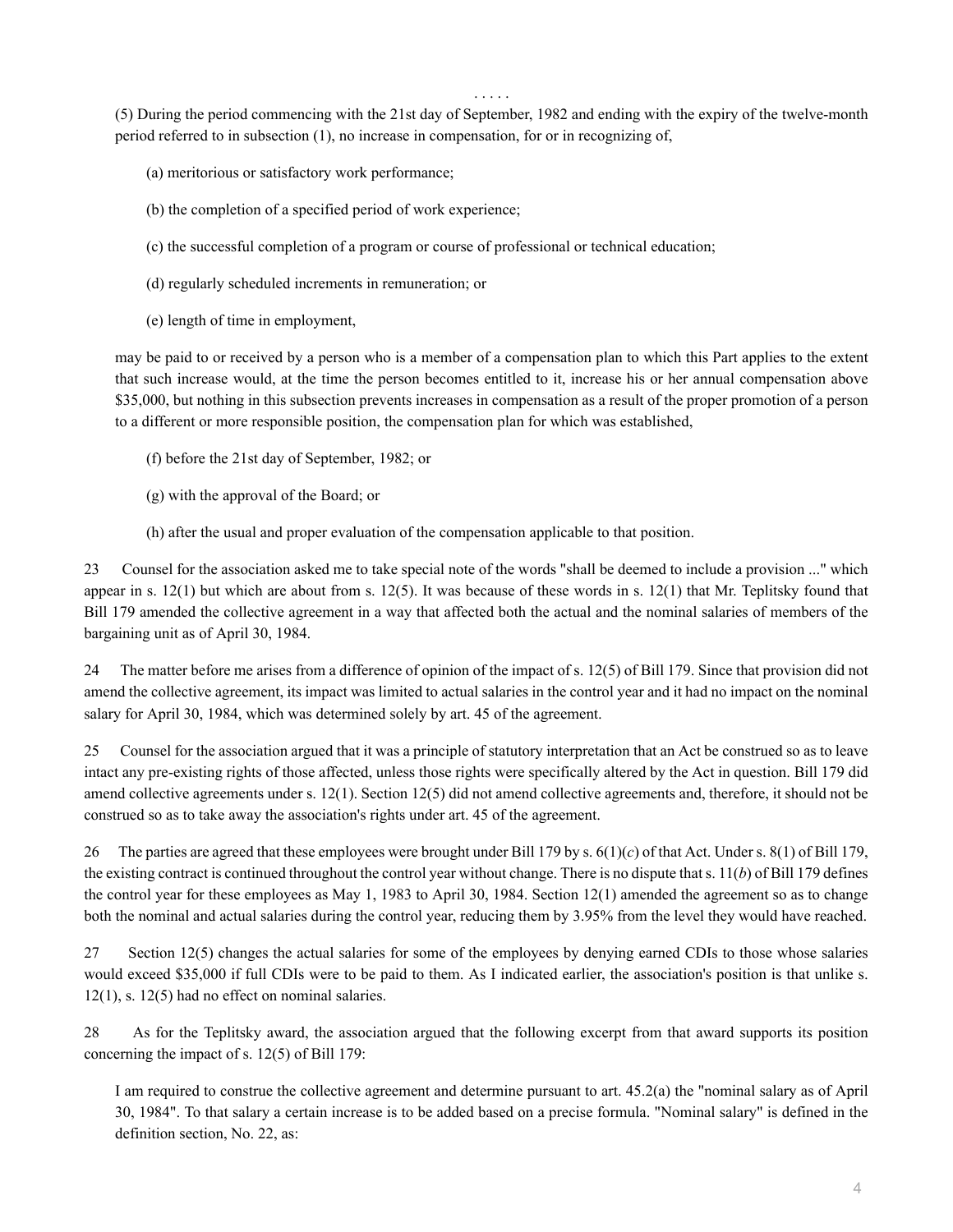`Nominal salary' designates for any given period the gross salary to which an employee is entitled if engaged in fulltime service at Carleton University excluding any stipends and/or payments for overload teaching but including career development increments.

There was only one salary to which employees were "entitled" in 1983-1984. Although the word "entitled" means, in my opinion, pursuant to the terms of the collective agreement, the effect of s. 12 of the *Inflation Restraint Act* was to deem included within the collective agreement a provision limiting increases to 5%. The collective agreement must be construed in the light of that deemed provision.

29 The association contends that had s. 12(1) not included the words "shall be deemed to include ...", Mr. Teplitsky would have ruled in favour of the association. His award explicitly states that the definition of "nominal salary" includes the words "is entitled" which he defines as entitled under the collective agreement. Since s. 12(5) of Bill 179 does not amend the agreement, it does not affect nominal salary.

30 In support of the association's position, Ms. Lace referred me to *[Re Municipality of Metropolitan Toronto and C.U.P.E.,](http://nextcanada.westlaw.com/Link/Document/FullText?findType=Y&serNum=1983284830&pubNum=0005841&originatingDoc=I10b717d126c763f0e0440003ba0d6c6d&refType=IC&originationContext=document&vr=3.0&rs=cblt1.0&transitionType=DocumentItem&contextData=(sc.Search)) Local 43* [\(1983\), 9 L.A.C. \(3d\) 113 \(Kennedy\).](http://nextcanada.westlaw.com/Link/Document/FullText?findType=Y&serNum=1983284830&pubNum=0005841&originatingDoc=I10b717d126c763f0e0440003ba0d6c6d&refType=IC&originationContext=document&vr=3.0&rs=cblt1.0&transitionType=DocumentItem&contextData=(sc.Search)) On p. 121 of that award, Mr. Kennedy says:

It is clear that s-s. 12(5) limits the payment or receipt of increases in compensation for or in recognition of the achievements referred to therein within the specified period, regardless of whether the employee became entitled to those increases before or after September 21, 1982. Nowhere else in the Act is reference made to the payment or receipt of increases in compensation rates. The absence of this language elsewhere in the Act supports the view that the legislation was only intended to restrict payment or receipt within the prohibited period in the limited circumstances of s-s. 12(5).

#### **The university's case**

#### **Position No. 1**

31 Earlier I indicated that the university takes the position that it erred in paying anyone a CDI in 1983-1984. Mr. Stewart stated that this was done in violation of Bill 179. He further argued that the university also erred in including 1983-1984 CDIs in April 30, 1984 nominal salaries for those making \$35,000 or less at the time.

32 In support of this position, Mr. Stewart, counsel for the university, directed this board's attention to the following provisions of Bill 179:

4. In this Part,

(f) "compensation rates" means single rates of remuneration or ranges of rates of remuneration, including cost-ofliving adjustments, or, where no such rates or ranges exist, any fixed or ascertainable amounts of remuneration;

. . . . .

8(1) Nothwithstanding any other Act, except the *Human Rights Code*, 1981, and section 33 of the *Employment Standards Act*, every compensation plan that is in effect on the 21st day of September, 1982, shall be continued without change to and including its scheduled expiry date.

. . . . .

. . . . .

(4) Where a compensation plan to which this Part applies and to which subsection (1) or (2) is also applicable, provides for any increase in the value of compensation in the twelve-month period referred to in clause 11(*b*), such increase in value shall not take effect or come into force in that twelve-month period, but nothing in this subsection prevents an application's being brought under section 14 in respect of a change to the terms and conditions of the compensation plan equivalent to an increase in compensation rates to take effect in that twelve-month period.

. . . . . 11. Every compensation plan that is in effect on the 21st day of September, 1982, to which this Part applies and that expires on or after the 1st day of October, 1982, including every compensation plan extended under section 9, shall,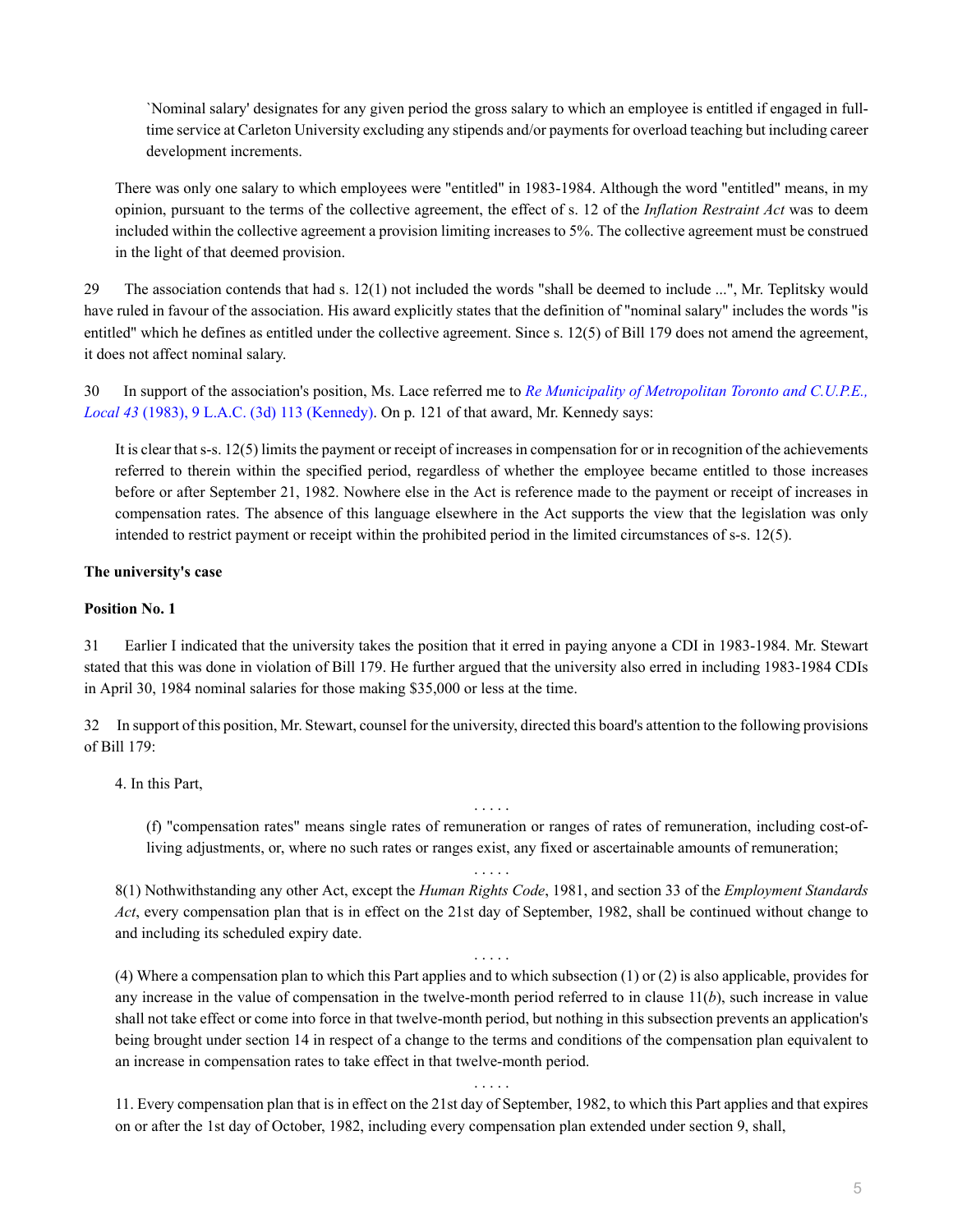. . . . .

(b) where the expiry date is scheduled to occur on or after the 1st day of October, 1983, be subject to this Part for the twelve-month period commencing with the plan's anniversary date falling within the period beginning with the 2nd day of October, 1982 and ending with the 1st day of October, 1983.

12(1) Notwithstanding any other Act, every compensation plan to which this Part applies shall be deemed to include a provision to the effect that compensation rates in effect under the plan on the first to occur of either,

- (a) the day that, but for section 11, the plan would expire; or
- (b) the day immediately preceding the plan's anniversary date referred to in clause 11(*b*),

shall be increased for the twelve-month period immediately following the day determined in accordance with clauses (*a*) and (*b*),

- (c) in the case of a compensation plan included in a collective agreement, by 5 per cent; and
- (d) in any other case, by not more than 5 per cent.

. . . . . (5) During the period commencing with the 21st day of September, 1982 and ending with the expiry of the twelve-month period referred to in subsection (1), no increase in compensation, for or in recognition of,

- (a) meritorious or satisfactory work performance;
- (b) the completion of a specified period of work experience;
- (c) the successful completion of a program or course of professional or technical education;
- (d) regularly scheduled increments in remuneration; or
- (e) length of time in employment,

may be paid to or received by a person who is a member of a compensation plan to which this Part applies to the extent that such increase would, at the time the person becomes entitled to it, increase his or her annual compensation above \$35,000, but nothing in this subsection prevents increases in compensation as a result of the proper promotion of a person to a different or more responsible position, the compensation plan for which was established,

- (f) before the 21st day of September, 1982; or
- (g) with the approval of the Board; or
- (h) after the usual and proper evaluation of the compensation applicable to that position.

16. Notwithstanding any other Act or any agreement, any provision of a compensation plan to which this Part applies that provides for an increase in compensation rates in excess of the limits set out in this Part on or after the 21st day of September, 1982 shall be of no effect.

. . . . .

19. A provision of a compensation plan, to which this Part applies, entered into or established at any time, is of no force or effect to the extent that it provides for an increase in compensation rates that would bring compensation rates to a level that they would, but for this Act, have reached.

. . . . .

33 Mr. Stewart also filed a regulation [O. Reg. 819/82, s. 3] made under Bill 179 in which the following provision is found: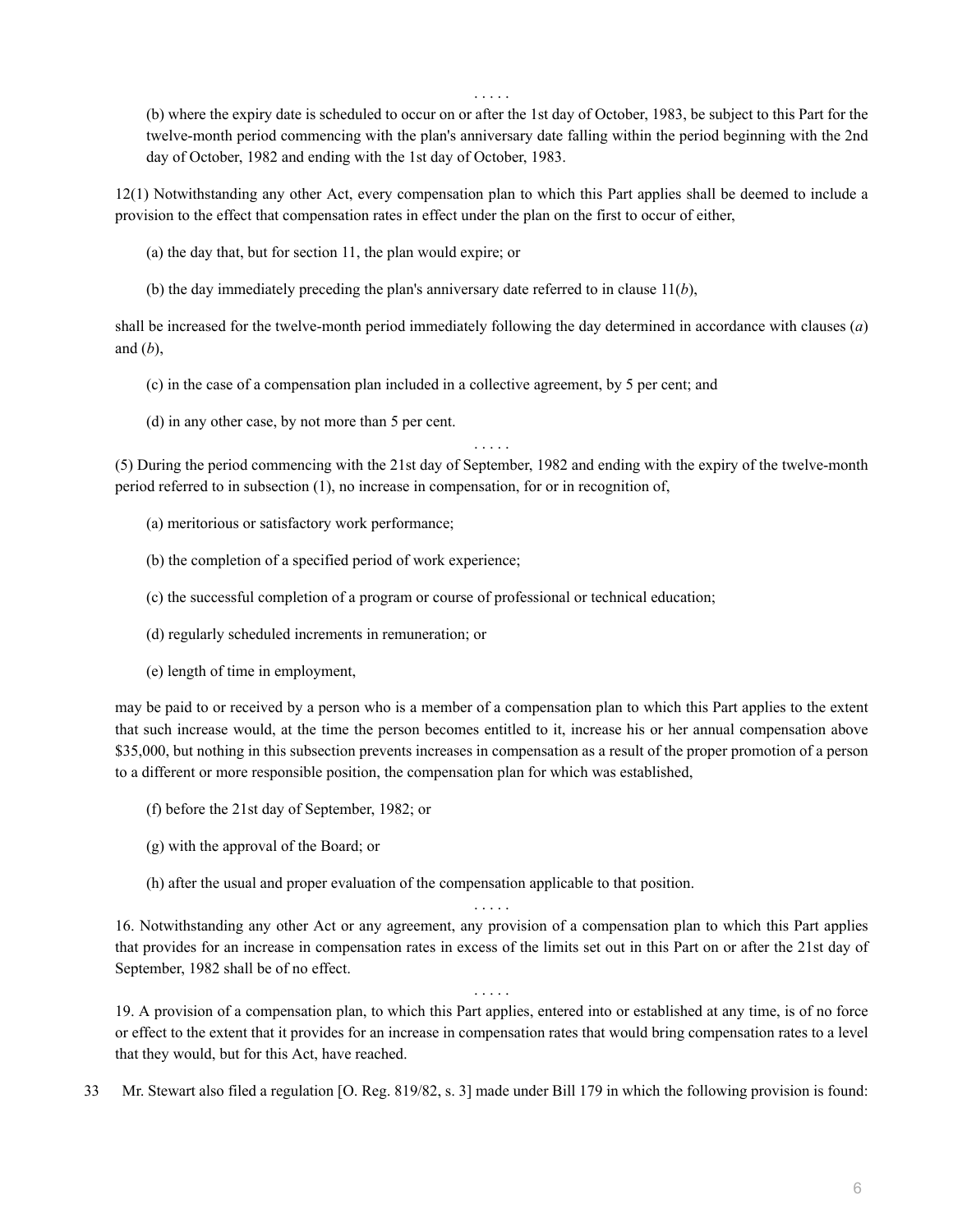3. In subsections 12(2), (3) and (5) of the Act, "compensation" means single rates of remuneration or ranges of rates of remuneration, including, cost-of-living adjustments, or, where no such rates or ranges exist, any fixed or ascertainable amounts of remunerations.

34 The university placed considerable emphasis on the fact that both "compensation" in the regulation and "compensation rates" in s. 4(*f*) of Bill 179 were defined so as to be interchangeable. Under s. 8(4) of the Act, "the value of compensation" in the control year could not rise by more than 5%. As for s. 12(5), it provided for exceptions in cases where employees received salary increases in a lock-step grid pay system or where employees were promoted. At Carleton, there was no such lock-step payment system. Rather, each employee had a unique rate that altered annually in accordance with art. 45 of the agreement.

35 The combined effect of ss. 8(1) and (4), 11(*b*) and 12(1) of Bill 179 is to make null and void the contractual increases negotiated under art. 45 for the control year 1983-1984 and to replace these with an across-the-board 5% increase under s. 12(1) (*c*) of the Act. This is why arbitrator Teplitsky found in favour of Carleton.

36 The only permissible increase for 1983-1984 at Carleton was 5%. Any payment of CDIs in that year, even to those earning less than \$35,000, was a violation of the Act.

## **The university's alternative position**

37 If I should find that, under s. 12 of Bill 179, it was proper to pay CDIs to those who actually received them in 1983-1984 (*i.e.*, those earning less than \$35,000), then the university argued that it would be improper for me to find that the April 30, 1984 nominal salaries included the CDIs recommended but not paid in 1983-1984 because of Bill 179.

38 Mr. Stewart pointed to the words "to which an employee is entitled" in the definition of "nominal salary" under the agreement. Entitled had to mean enforceable in law. But CDI payments to those earning over \$35,000 were not made because to do so would have violated the law. This was clear in the decision of the Inflation Restraint Board cited above, which ruled on an application of the association. The university did not in fact pay CDIs to most of the members of the bargaining unit because of this ruling.

39 Under art. 45, the salaries of 1984-1985 are to be based on the nominal salaries for 1983-1984, since it is the 1983-1984 salaries that would be in effect on April 30, 1983. All that these employees were entitled to on April 30, 1984, is what they received on that date if they were full-time employees, exclusive of stipends or pay for overload teaching.

40 The university points to s. 19 of Bill 179 (cited above) as further support for its position. In the opinion of the university, what the association seeks would clearly violate s. 19 by attempting to "bring compensation rates to a level that they would, but for this Act, have reached". Section 19 is not confined to the control year and is clearly intended to extend into the future to prevent action which would negate the impact of Bill 179. Mr. Stewart conceded that enforcement of this would be difficult as time went on but this did not change the legal situation resulting from the indefinite duration of s. 19 of Bill 179. In his view, what the association seeks is to raise compensation rates in the control year beyond the level permitted by Bill 179 for purposes of calculating 1984-1985 salaries. This would violate s. 19 of the Act.

41 As for Mr. Teplitsky's comments, cited by Ms. Lace, these were *obiter* and in no way decide the issue before this board.

## **The association's reply**

42 Counsel for the association argued that the university's position was based on a misinterpretation of Bill 179.

43 Section 12(5) was applicable to members of this bargaining unit. The decision of the anti-inflation board, cited above, supported this view by stating that the CDI payments at Carleton "fall within the scope of those described by cls. 12(5)(*a*) to (*e*)".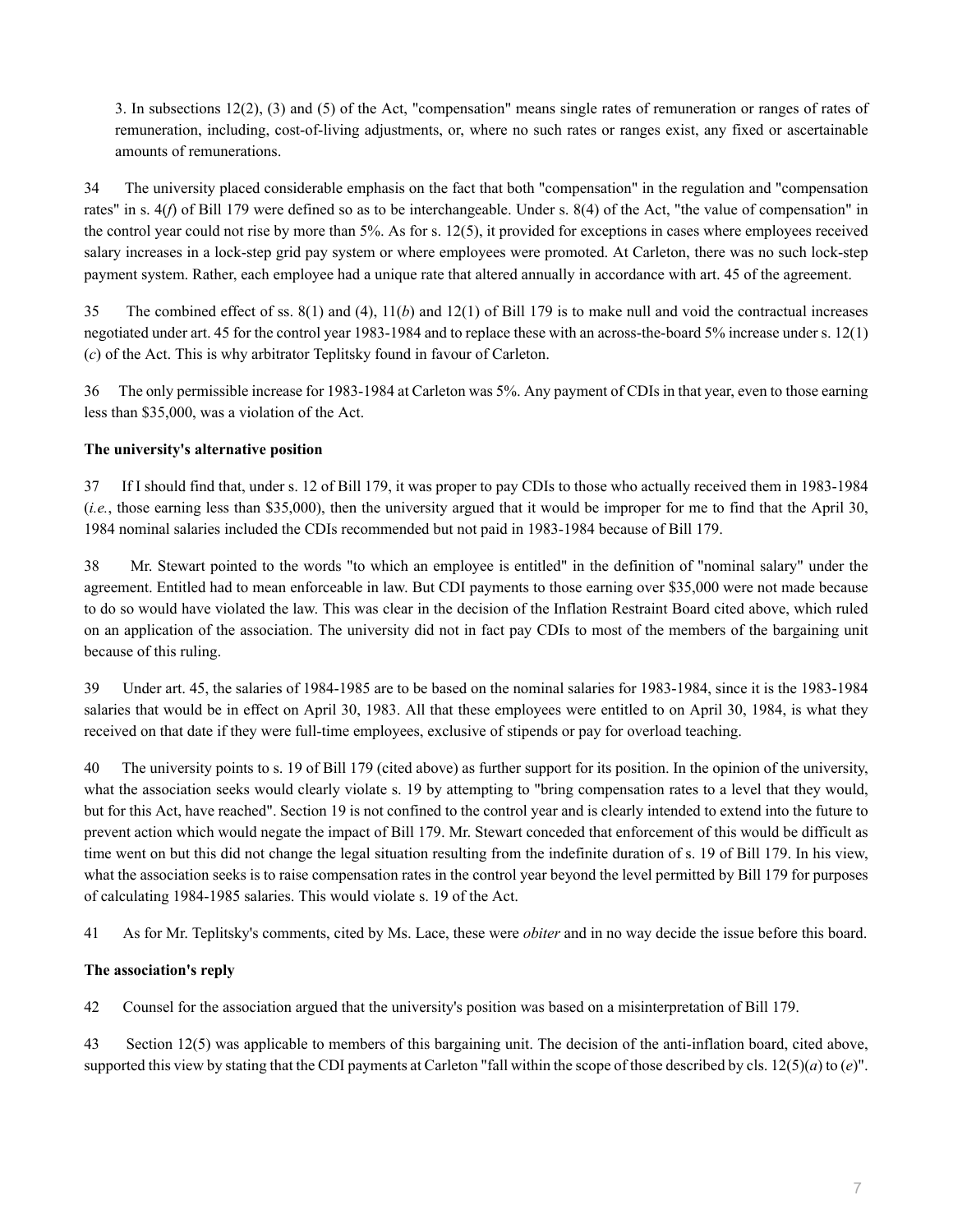44 Ms. Lace further argued that Mr. Stewart has misconstrued s. 8 of Bill 179. In her view, all s. 8(4) did was to wipe out increases in excess of 5% during the control year save for those permitted under s. 12(5). It also provided that multi-year contracts (like this one) that extended beyond the control year would continue without change.

45 As for s. 19 of the Act, the union contends that the university's interpretation is absurd. It would mean that, into the indefinite future, all wage settlements in sectors covered by Bill 179 would have to be scrutinized to ensure that there was no catch-up for control period roll-backs included in these settlements. In the opinion of the union, all s. 19 does is to prevent the parties from waiting until the end of the control year and then agreeing to a payment to an employee of part or all of any wages rolled back. Here the union does not seek to recover CDIs lost during the control year. What it wants is to have the lost CDIs included in the base on which 1984-1985 salaries are calculated under art. 45 of the agreement.

46 As for the contractual meaning of nominal salaries, Ms. Lace denied that entitled meant entitled under Bill 179. The contract pre-dated Bill 179. "Nominal salaries" as defined in the contract can and do differ from actual salaries received by many staff members. Mr. Teplitsky defined "entitled" as meaning entitled under the agreement and not as entitled by Bill 179. His award was based on the fact that s. 12(1) of the Act amended the agreement. But the association's claim arises under s. 12(5) which does not purport to amend the agreement.

47 Finally, the association took the position that since the university had paid some staff members CDIs in 1983-1984 and included these payments in nominal salaries on which 1984-1985 salaries were calculated, it was estopped from now claiming that no one was entitled to CDIs in the control year. Mr. Stewart responded that no prior action by the university could compel it to act contrary to the law. The parties agreed to defer argument on this matter until I ruled on the other issues before me. If it was necessary at that point to deal with this issue, they would submit written argument.

## **The award**

48 The issue before me is a complex one involving the interpretation of several sections of Bill 179 as well as a number of provisions of the collective agreement.

49 I cannot accept the university's position that under Bill 179 no CDIs should have been paid even to those earning less than \$35,000. I find no support for the view that s. 12(5) was inapplicable to these employees because of other provisions of the Act. While these employees had different starting salaries, they did in fact move along a set grid, with a small number of exceptions who got less because of deficient performance or more because of market pressures. In any cases, the term "salary grid" does not appear in Bill 179. The terms "compensation", "compensation rate" and "compensation plans" are defined so as to be applicable to these employees. Finally, in its decision, the anti-inflation board, stated that s. 12(5) applied to these employees (except for the provision on promotion) and that CDIs could be paid to those who qualified and whose salaries would not exceed \$35,000 after CDI payments were made to them.

50 Accordingly, I find that those whose April 30, 1984 nominal salaries included full CDIs paid to them in 1983-1984, had their 1984-1985 salaries properly calculated for them.

51 The remaining issue before me is what should be done about employees who had part or all of their CDIs withheld in 1983-1984 because of Bill 179.

52 In order to determine this issue, one must decide on the meaning of s. 19 of Bill 179 and cl. 22 of the definitions section of the collective agreement.

53 There is no dispute about the fact that s. 19 combined with the final portion s. 12(5) justified the withholding of CDIs in whole or in part from most of the eligible employees in this bargaining unit in 1983-1984. There is also agreement that under s. 19, the union cannot now seek to recover for its members the sum lost as a result of this roll-back in the control year.

54 Does s. 19 of Bill 179 also preclude a claim to include in April 30, 1984 nominal salaries, the CDIs lost in 1983-1984 because of the Act?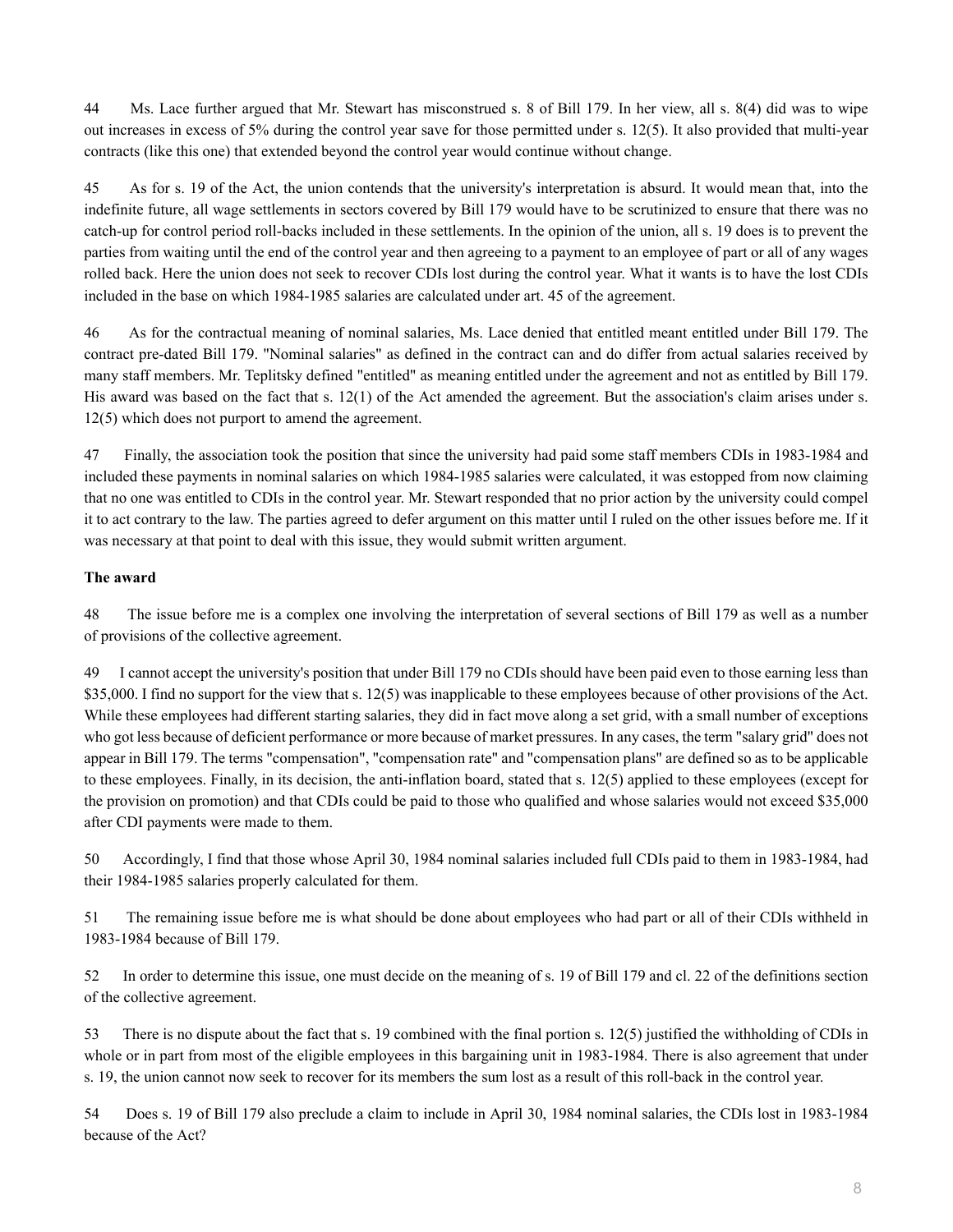55 The union states that Mr. Teplitsky's award does not resolve this matter, even if his reasoning is accepted. I concur. Mr. Teplitsky was concerned about the impact of s. 12(1) of Bill 179 which is deemed to amend collective agreements. He was quite correct in concluding that because this section amended the agreements, it altered the April 30, 1984 salary from the level originally set under the agreement. Mr. Teplitsky had no occasion to comment on what impact, if any, s. 19 of the Act had on the calculation of the nominal salary on which 1984-1985 salaries are calculated under art. 45 of the agreement.

56 I cannot accept Mr. Stewart's argument that s. 19 was intended to ensure for all time that the parties did not restore any rolled-back sums to salaries in future negotiations. There would be no possible way of analyzing salary agreements so as to untangle whether the thinking that underlay the decisions included some element of catch-up because of the roll-back.

57 The more difficult issue is whether s. 19 precludes raising the April 30, 1984 nominal salary rates as distinct from the April 30, 1984 actual salary rates.

58 I find that s. 19 was not intended to influence the operation of this collective agreement beyond the control period, except that it precluded any association demand for restoration of the sums lost due to the roll-back.

59 In this, I find support in various other arbitration awards that dealt with the impact of Bill 179.

60 In *Re [City of Thunder Bay and C.U.P.E., Local 87](http://nextcanada.westlaw.com/Link/Document/FullText?findType=Y&serNum=1982169240&pubNum=0005841&originatingDoc=I10b717d126c763f0e0440003ba0d6c6d&refType=IC&originationContext=document&vr=3.0&rs=cblt1.0&transitionType=DocumentItem&contextData=(sc.Search))* (1984), 4 L.A.C. (3d) 97 (Solomatenko), the arbitrator refused to disturb salaries set for the past control year in a multi-year agreement, even those whose salaries were set 7% above the pre-rolled back control year salaries. It is true that in that case, the third year salaries (post-control period) were stated in the agreement in dollars rather than as 7% above the rates in the contract that were rolled back. This is different from the situation at Carleton where the post-control rates are set by adding percentage increases to the nominal salaries.

61 Another award that is consistent with my finding in this matter is *Re West End Creche Child & Family Clinic and C.U.P.E.*, June 25, 1984, unreported (Devlin). Arbitrator Devlin on p. 5 of her award states that:

Turning first to the *Inflation Restraint Act*, the employer in this case did not suggest that ss. 16 and 19 of the Act operate in light of the wording of the legislation. I have no difficulty in reaching a similar conclusion to that which was reached in *Essex Nursing Home*, *supra*, and *City of Thunder Bay*, *supra.* The only provision of a compensation plan in a collective agreement rendered of no force and effect by ss. 16 and 19 of the *Inflation Restraint Act* is that which purports to be operative during the control period.

62 However, it should be noted that in that case, the employer did not argue that s. 19 operated so as to nullify compensation plans outside the control period. There is no way of knowing whether the arguments made by Mr. Stewart in the matter before me were raised before arbitrator Devlin.

63 What remains to be resolved is the proper determination of the nominal salary on April 30, 1984, under the collective agreement.

64 As I indicated earlier, the association argues that the word "entitled" in the definition of "nominal salary" means entitled under the agreement. The university argues that it means entitled in law.

65 This collective agreement was negotiated and came into force prior to the enactment of Bill 179. The parties, in defining their respective rights, were contemplating the enforcement of those rights through the grievance procedure (art. 30). When they spoke of entitlement, they must have meant entitlement under this agreement and not entitlement under a law yet to be enacted.

66 We have already noted that nominal salaries can and do differ from actual salaries for a variety of reasons. The fact that, on April 30, 1984, many employees did not receive CDIs in their actual salaries does not alter that these payments were properly part of their nominal salaries under the collective agreement. Unlike s. 12(1) of Bill 179 which was deemed to amend agreements, the roll-back of CDIs took place as a result of s. 12(5) of the Act which had no such "deemed to include" provision.